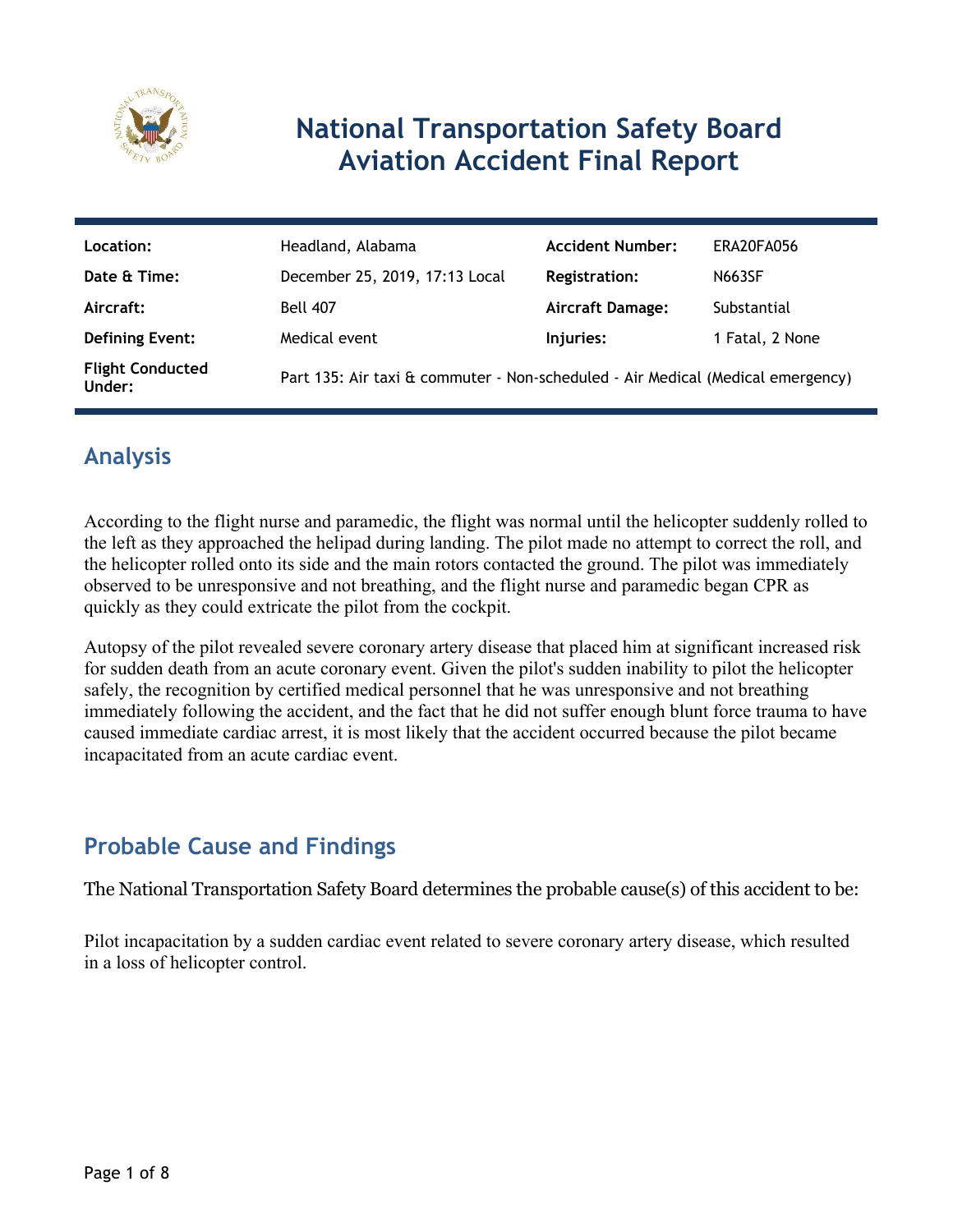**Findings**

**Personnel issues** Cardiovascular - Pilot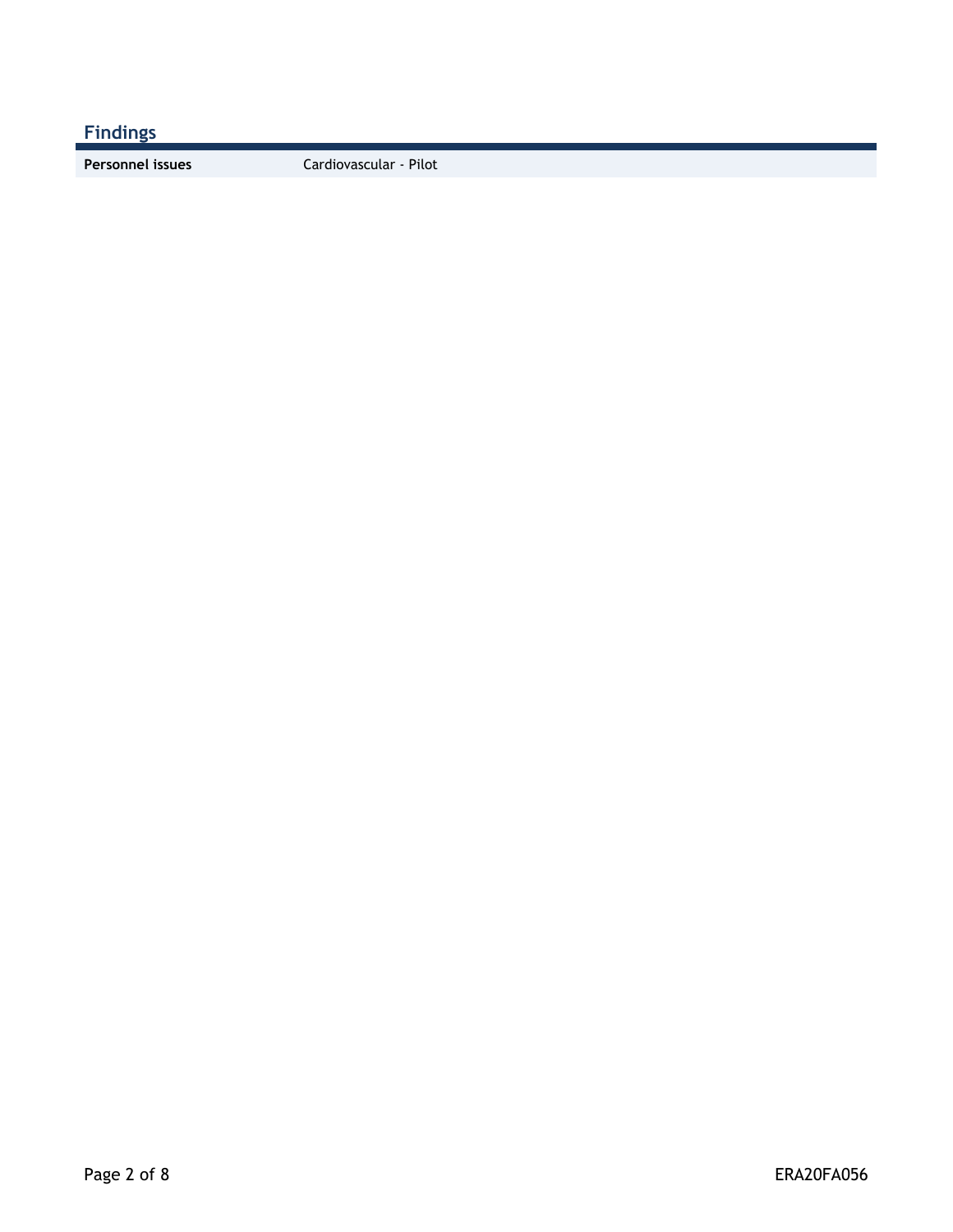### **Factual Information**

#### **History of Flight**

| Approach             | Medical event (Defining event)     |
|----------------------|------------------------------------|
| Approach             | Loss of control in flight          |
| Uncontrolled descent | Collision with terr/obj (non-CFIT) |

On December 25, 2019, about 1713 central standard time, a Bell 407 helicopter, N663SF, sustained substantial damage when it was involved in an accident near Headland, Alabama. The commercial pilot was fatally injured, and the flight nurse and paramedic were not injured. The helicopter was operated as a Title 14 *Code of Federal Regulations* Part 135 air ambulance flight.

According to the flight nurse, who was seated in the aft right seat, the crew were responding to an accident when the call was cancelled enroute and they turned back to their base. The flight nurse described the flight as normal, and stated that the helicopter was "working beautifully." He said that the pilot approached the helipad slightly faster than normal. As the helicopter neared the helipad, it made an abrupt "roll" to the left. The pilot did not say anything and did not correct for the roll. The helicopter impacted terrain and came to rest on its left side. The flight nurse stated that he and the flight paramedic unbuckled their restraints, exited the helicopter from the aft right door, and immediately tended to the pilot. The flight nurse said his first instinct was that the pilot had some sort of cardiac event. Using his flashlight, he could see that the pilot's face was blue, he was not breathing, and was unresponsive. The engine was still running, so another pilot (who witnessed and responded to the accident) performed an emergency shutdown, and all three of them pulled the pilot out of the helicopter from the windshield and initiated cardiopulmonary resuscitation (CPR).

The flight paramedic stated that, about 10-15 ft above the ground, the helicopter rolled 45° to the left. The flight paramedic said, "It felt if no correction was made and [the helicopter] continued to the ground. I could hear rotors striking the ground." When the helicopter stopped moving, he and the flight nurse exited the aft right door. The engine was still running so it was shut down. The pilot, who was unconscious and not breathing, was pulled from the helicopter and immediately administered CPR.

A witness, who was also a helicopter pilot, saw the accident helicopter making a "shallow approach" to the helipad. He turned his attention away for a moment, but when he looked back at the helicopter, it had impacted the ground and he could see "flying debris and water from the nearby pond."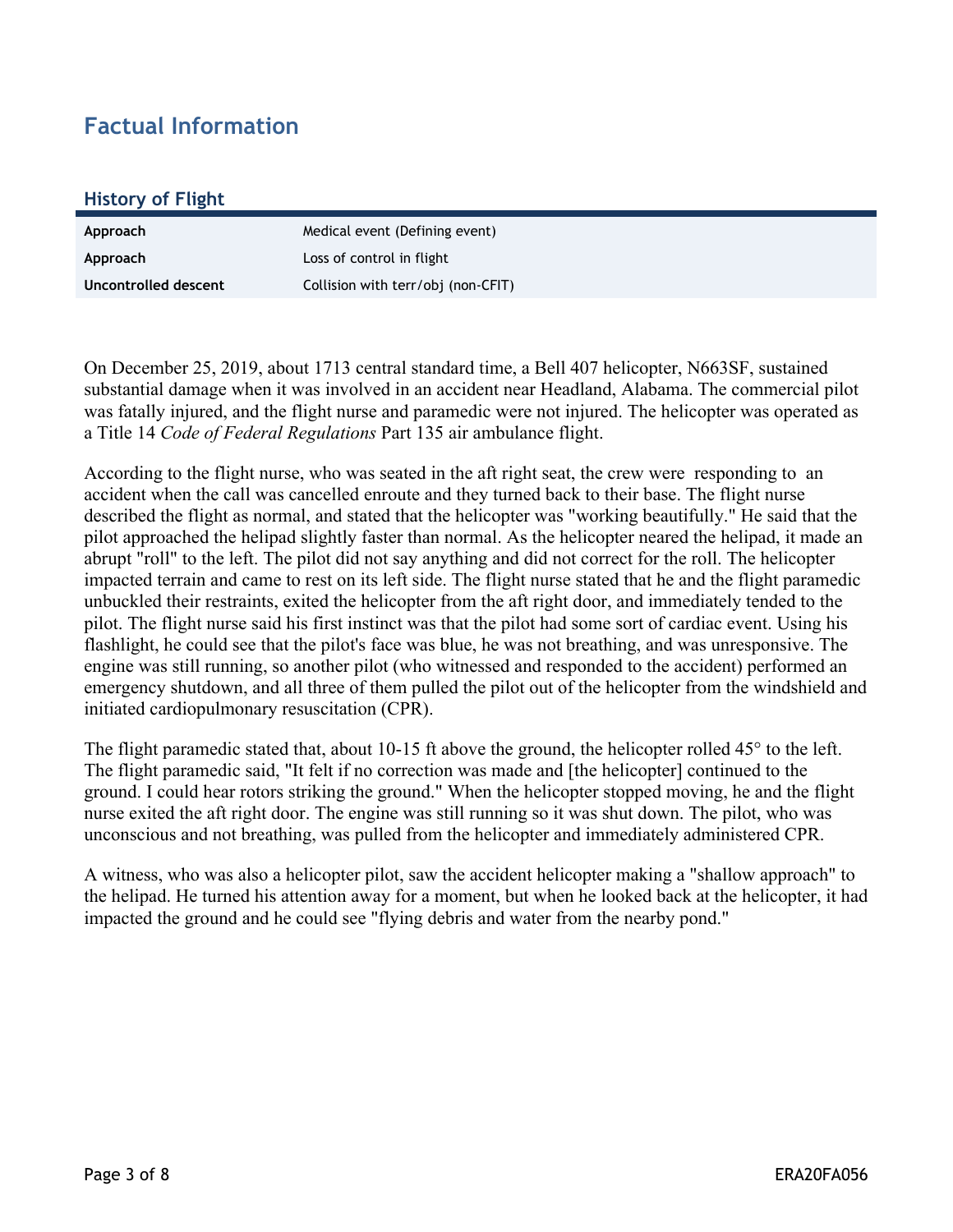#### **Pilot Information**

| Certificate:                     | Commercial; Flight instructor;<br>Private | Age:                                                                                           | 61, Male         |
|----------------------------------|-------------------------------------------|------------------------------------------------------------------------------------------------|------------------|
| Airplane Rating(s):              | Single-engine land                        | Seat Occupied:                                                                                 | Right            |
| <b>Other Aircraft Rating(s):</b> | Helicopter                                | <b>Restraint Used:</b>                                                                         | 4-point          |
| Instrument Rating(s):            | Helicopter                                | <b>Second Pilot Present:</b>                                                                   | No               |
| Instructor Rating(s):            | Helicopter                                | <b>Toxicology Performed:</b>                                                                   | Yes              |
| <b>Medical Certification:</b>    | Class 2 With waivers/limitations          | Last FAA Medical Exam:                                                                         | April 1, 2019    |
| <b>Occupational Pilot:</b>       | Yes                                       | Last Flight Review or Equivalent:                                                              | December 6, 2019 |
| <b>Flight Time:</b>              | Command, all aircraft)                    | 9455 hours (Total, all aircraft), 391 hours (Total, this make and model), 8793 hours (Pilot In |                  |

The pilot was hired by Viking, LLC, on December 2, 2019, and completed training on December 6, 2019. He completed his first 7-day "hitch" with Survival Flight, Inc. between December 10 -17, 2019, then had 7 days off. The day of the accident was the pilot's first day starting his second 7-day "hitch." The operator stated that the pilot's normal duty hours were 0700 to 1900. He flew one flight on the day of the accident before the accident flight. Both the flight nurse and paramedic stated that flight was normal, and they did not observe any medical issues with the pilot prior to the accident flight. The pilot was in a good mood and had not expressed any issues with stress or fatigue.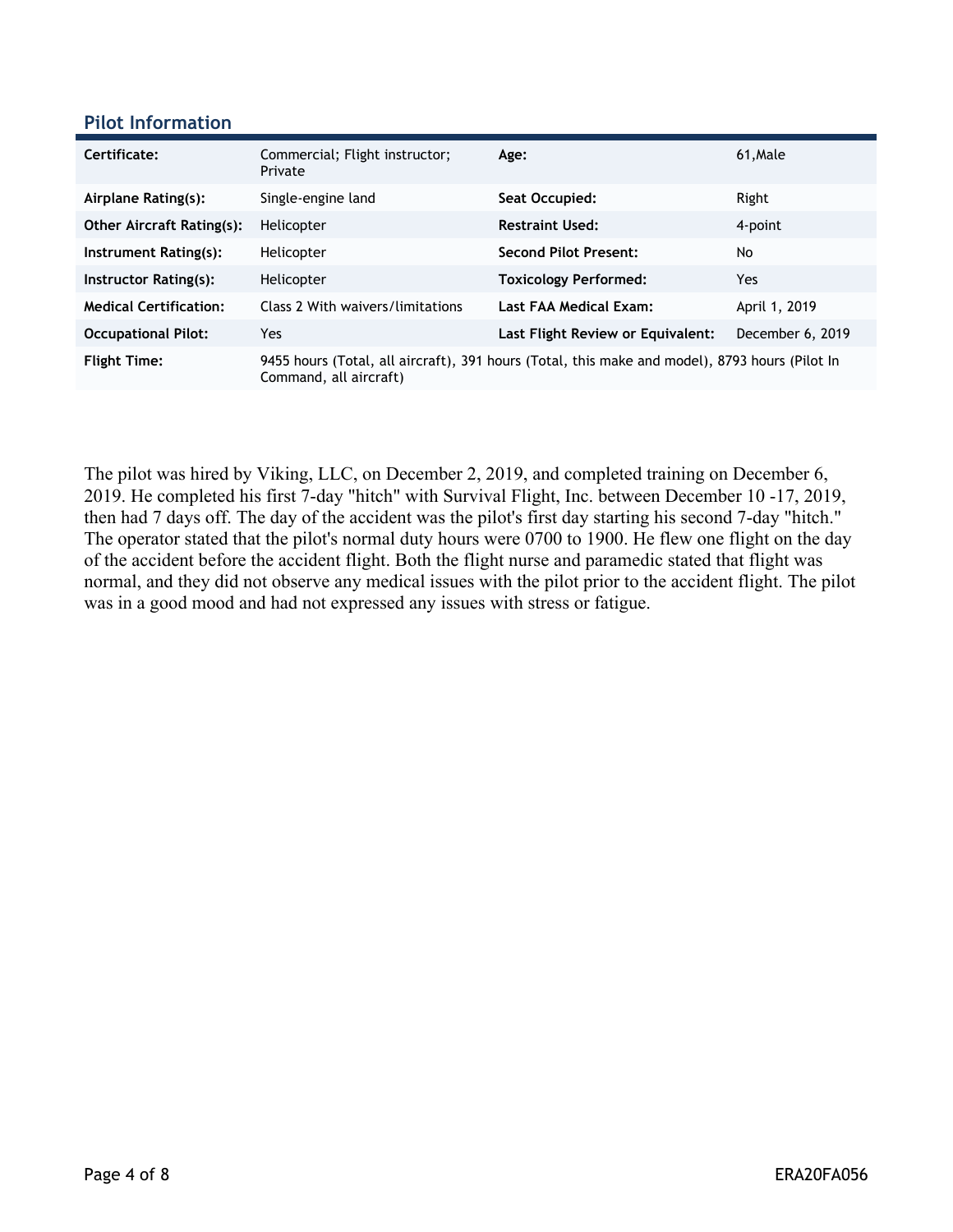## **Aircraft and Owner/Operator Information**

| Aircraft Make:                    | Bell                                                           | Registration:                            | <b>N663SF</b>            |
|-----------------------------------|----------------------------------------------------------------|------------------------------------------|--------------------------|
| Model/Series:                     | 407 No Series                                                  | <b>Aircraft Category:</b>                | Helicopter               |
| Year of Manufacture:              | 2000                                                           | <b>Amateur Built:</b>                    |                          |
| Airworthiness Certificate:        | Normal                                                         | <b>Serial Number:</b>                    | 53438                    |
| <b>Landing Gear Type:</b>         | N/A; High skid                                                 | Seats:                                   | 5                        |
| Date/Type of Last Inspection:     | October 11, 2019 AAIP                                          | <b>Certified Max Gross Wt.:</b>          | 5501 lbs                 |
| Time Since Last Inspection:       |                                                                | Engines:                                 | 1 Turbo shaft            |
| Airframe Total Time:              | 2543.7 Hrs at time of<br>accident                              | <b>Engine Manufacturer:</b>              | Rolls Royce              |
| ELT:                              | C126 installed, activated, did<br>not aid in locating accident | <b>Engine Model/Series:</b>              | M250-C47B                |
| <b>Registered Owner:</b>          |                                                                | <b>Rated Power:</b>                      | 700 Horsepower           |
| Operator:                         | On file                                                        | <b>Operating Certificate(s)</b><br>Held: | On-demand air taxi (135) |
| <b>Operator Does Business As:</b> | Survival Flight, LLC                                           | <b>Operator Designator Code:</b>         | 2VKA                     |

### **Meteorological Information and Flight Plan**

| <b>Conditions at Accident Site:</b>     | Visual (VMC)                     | <b>Condition of Light:</b>              | <b>Dusk</b>                    |
|-----------------------------------------|----------------------------------|-----------------------------------------|--------------------------------|
| <b>Observation Facility, Elevation:</b> | 0J6,358 ft msl                   | Distance from Accident Site:            | 0 Nautical Miles               |
| <b>Observation Time:</b>                | 16:53 Local                      | Direction from Accident Site:           | $0^{\circ}$                    |
| <b>Lowest Cloud Condition:</b>          | Clear                            | Visibility                              | 10 miles                       |
| Lowest Ceiling:                         | None                             | Visibility (RVR):                       |                                |
| Wind Speed/Gusts:                       | 4 knots /                        | Turbulence Type<br>Forecast/Actual:     | None / None                    |
| <b>Wind Direction:</b>                  | $90^{\circ}$                     | Turbulence Severity<br>Forecast/Actual: | N/A / N/A                      |
| <b>Altimeter Setting:</b>               | 30.09 inches Hg                  | <b>Temperature/Dew Point:</b>           | 16 $\degree$ C / 8 $\degree$ C |
| <b>Precipitation and Obscuration:</b>   | No Obscuration; No Precipitation |                                         |                                |
| <b>Departure Point:</b>                 | Headland, AL (0J6)               | <b>Type of Flight Plan Filed:</b>       | Company VFR                    |
| Destination:                            | Headland, AL (0J6)               | Type of Clearance:                      | <b>Unknown</b>                 |
| <b>Departure Time:</b>                  | 16:54 Local                      | Type of Airspace:                       | Class G                        |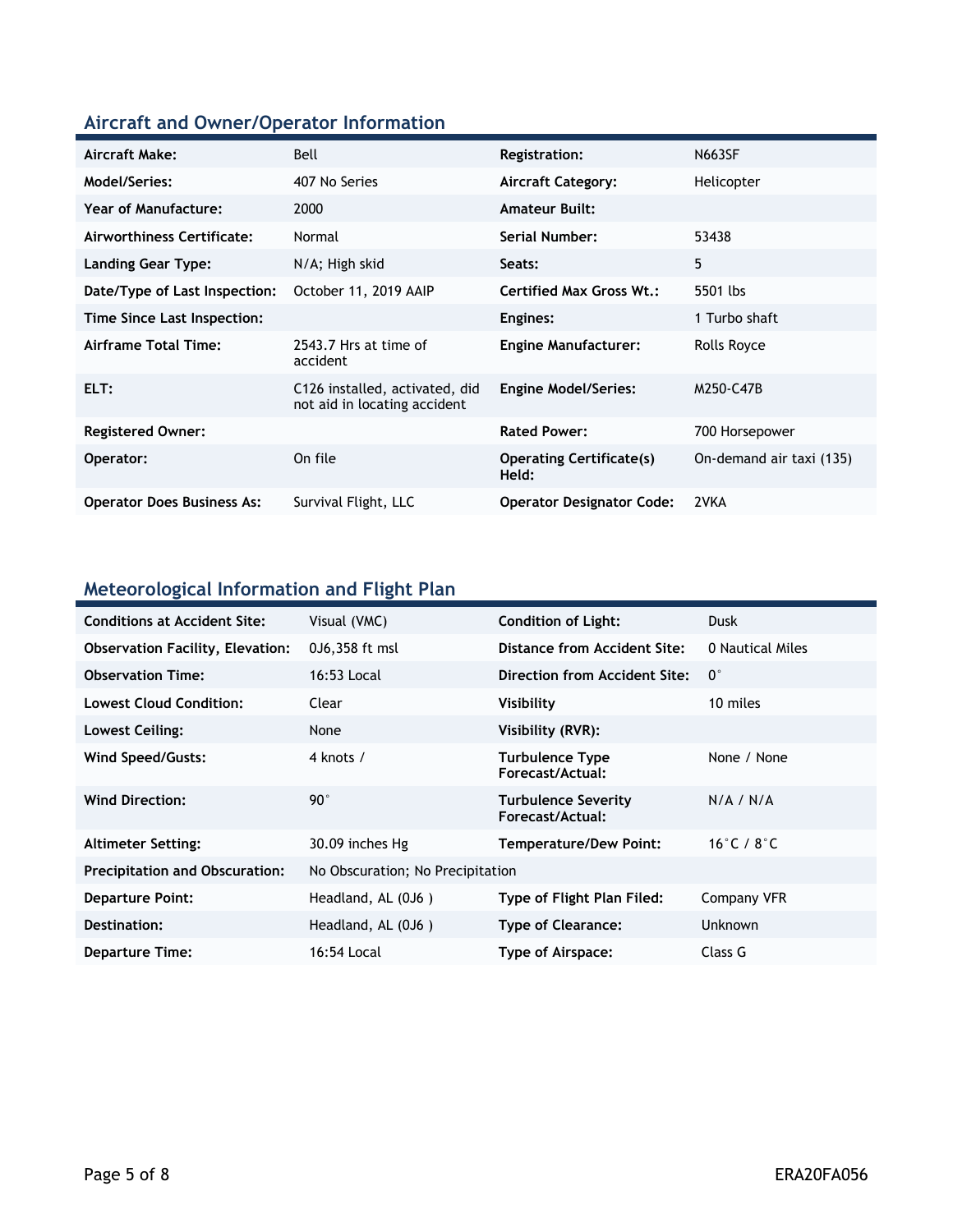#### **Airport Information**

| Airport:                  | Headland Municipal 0J6 | <b>Runway Surface Type:</b>         | Concrete               |
|---------------------------|------------------------|-------------------------------------|------------------------|
| <b>Airport Elevation:</b> | 358 ft msl             | <b>Runway Surface</b><br>Condition: | Dry                    |
| <b>Runway Used:</b>       |                        | IFR Approach:                       | None                   |
| Runway<br>Length/Width:   |                        | <b>VFR Approach/Landing:</b>        | Full stop: Straight-in |

#### **Wreckage and Impact Information**

| Crew Injuries:          | 1 Fatal, 2 None | <b>Aircraft Damage:</b>       | Substantial              |
|-------------------------|-----------------|-------------------------------|--------------------------|
|                         |                 |                               |                          |
| Passenger<br>Injuries:  |                 | <b>Aircraft Fire:</b>         | None                     |
| <b>Ground Injuries:</b> |                 | Aircraft<br><b>Explosion:</b> | None                     |
| Total Injuries:         | 1 Fatal, 2 None | Latitude,<br>Longitude:       | 31.364166, -85.3125(est) |

The helicopter impacted level, soft grass about 120 ft west-northwest of the helipad. It came to rest on its left side on a heading of about 103° in about 3 to 6 inches of standing water from recent rainfall. There was no postimpact fire.

Examination of the helicopter revealed that all four main rotor blades had separated from the main rotor at the hub and came to rest adjacent to the wreckage. All four blades exhibited extensive impact damage and pieces of composite blade material were strewn around the wreckage area. The left skid was displaced inward.

The fuselage sustained minor damage and all occupied seats remained securely attached to their respective floor fittings. The pilot's four-point seatbelt/shoulder harness was securely attached to the airframe and was found unbuckled, but when manually tested, it functioned normally. The inertial reel also functioned normally (locked) when tested. Both the flight nurse and paramedic's three-point seatbelt/shoulder harness (inertial reel) systems were secure to their respective airframe attach points and functioned normally when tested. No mechanical issues were noted with the seats or restraint systems.

The tail boom was fractured about 12 to 15 inches aft of the tail boom-to-fuselage attachment point. The tail rotor drive shaft was severed in three locations due to impact; however, continuity was established to the tail rotor. The tail rotor gearbox and both blades were intact, but one blade exhibited some impact damage. The gearbox chip detector was absent of debris. The right stabilator was undamaged and the left hand stabilator sustained impact damage. The top vertical fin exhibited minor leading-edge impact damage.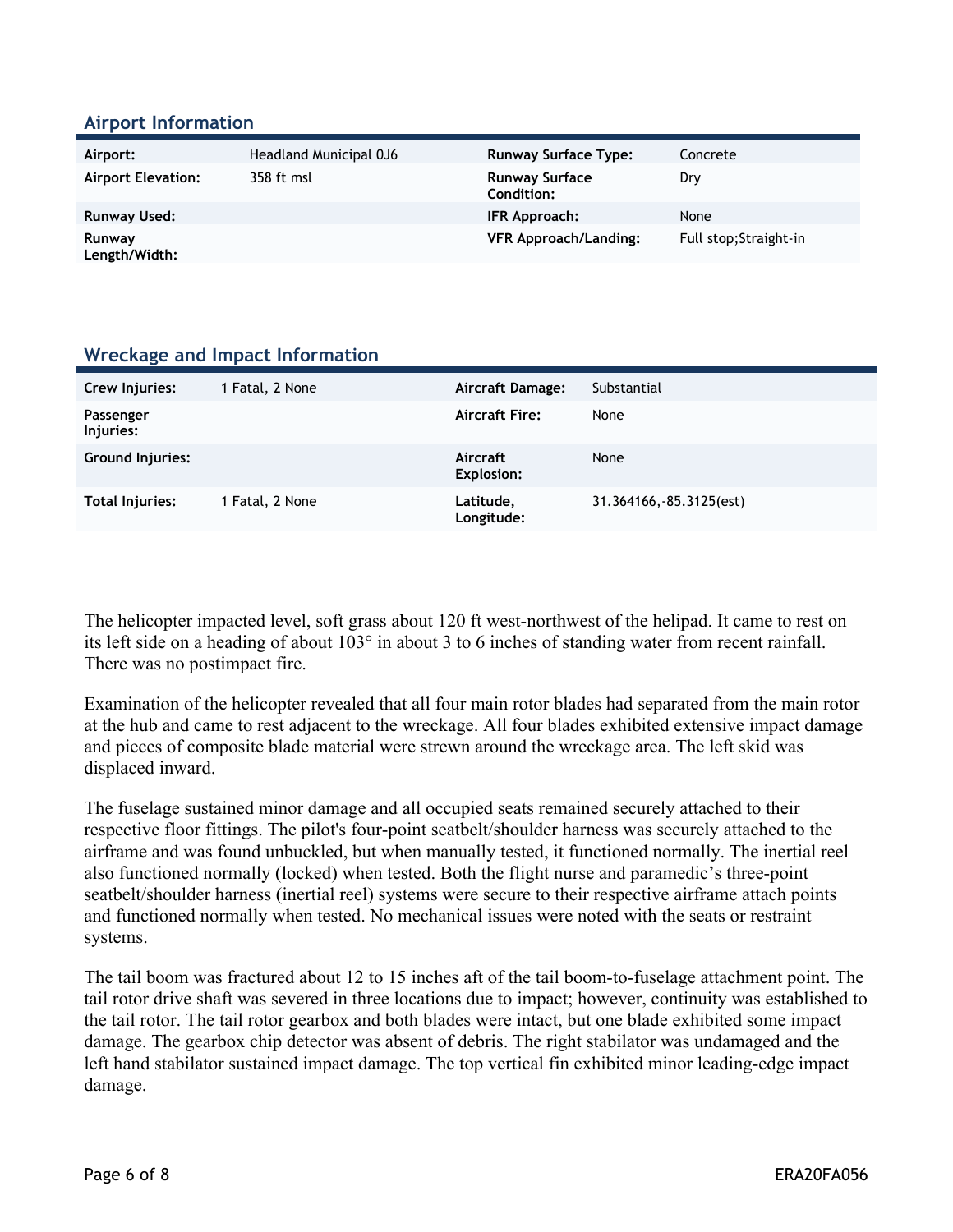Flight and engine control continuity were established for the engine, main rotor, and tail rotor system, by manual manipulation of the anti-torque pedals, collective and cyclic in the cockpit. No mechanical issues were observed that would have precluded normal operation at the time of impact.

Examination of the engine revealed that it was secure to its respective mounts and did not sustain any impact damage. There was evidence of engine and drive train rotation at the time of impact and continuity was established for both N1 and N2 rotors. The upper and lower chip detectors were removed and absent of ferrous metal debris. The helicopter was equipped with an engine control unit (ECU), which was removed and downloaded. The ECU data indicated the engine was performing normally prior to the accident sequence. All relevant engine parameters (torque, Ng/Np speeds, fuel flow, and temperature) were normal prior to the accident and responded as expected during the accident sequence. No mechanical issues were observed with the engine that would have precluded normal operation at the time of impact.

### **Medical and Pathological Information**

An autopsy of the pilot was conducted by the Alabama Department of Forensic Science, Montgomery, Alabama. The cause of death was determined to be hypertensive and arteriosclerotic cardiovascular disease complicated by blunt force injuries and the manner of death was accident.

The pilot's heart was enlarged at 510 grams (average for a man of his weight is 367 gm with a range of 278-484 gm). In addition, coronary artery disease, including 70%-80% stenosis of the left main, 80-90% stenosis of the left anterior descending, 70-80% stenosis of the circumflex, and 40-50% stenosis of the right coronary, was identified. Wall thickness was not described. The visual inspection of the heart muscle was unremarkable; histology was not performed. In addition, the pathologist reported the presence of hypertensive cardiovascular disease based on the appearance of the kidneys.

Toxicology testing performed by the Alabama Department of Forensic Sciences identified only naproxen in femoral blood. Naproxen is a mild anti-inflammatory analgesic available over the counter and often marketed with the names Naprosyn and Aleve. It is not considered impairing.

Toxicology testing performed by the FAA's Forensic Science Laboratory identified lansoprazole, ranitidine, and lidocaine in femoral blood and liver tissue. Dexlansoprazole is metabolized to lansoprazole and is used to treat GERD. It is often marketed with the name Dexilant and is not considered impairing. Ranitidine is an over-the-counter medication also used to treat symptoms of heartburn; it is commonly marketed as Zantac and is not considered impairing. Lidocaine is an anesthetic and available over the counter in patches, gels, or creams for topical use of local pain. Used this way, it is not considered impairing. When used intravenously, lidocaine is also an anti-arrhythmic drug that may be used in the treatment of cardiac arrest.